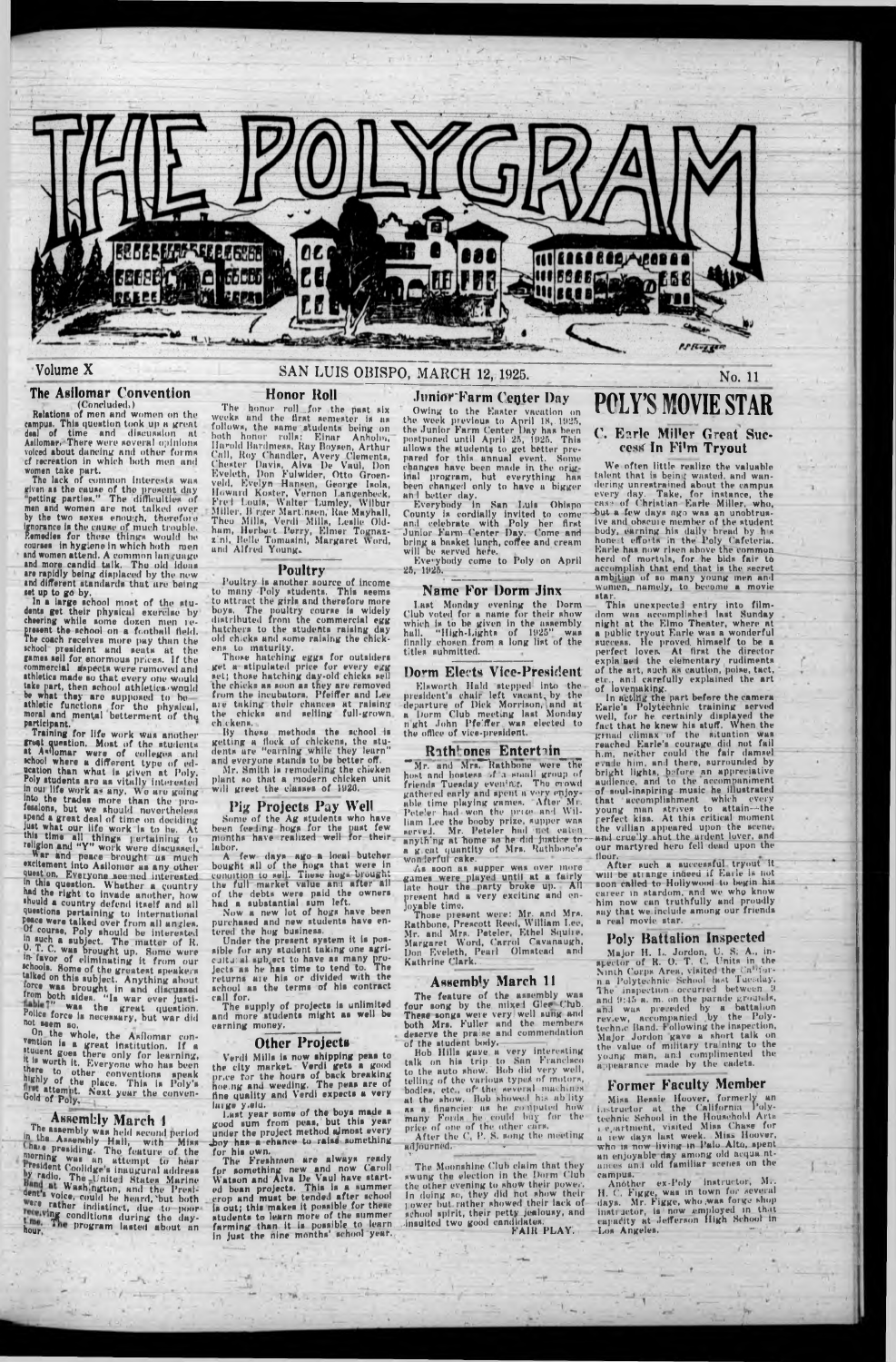| <u> 1 1 1 2 1 0 2 1 0 3 3 3 3 3 4</u>                                                                                                                                                                                                                                                                                                                                                                                                                                                                                                                                                                                                                                                                                                                                                                                                                                                                                                                       |           |
|-------------------------------------------------------------------------------------------------------------------------------------------------------------------------------------------------------------------------------------------------------------------------------------------------------------------------------------------------------------------------------------------------------------------------------------------------------------------------------------------------------------------------------------------------------------------------------------------------------------------------------------------------------------------------------------------------------------------------------------------------------------------------------------------------------------------------------------------------------------------------------------------------------------------------------------------------------------|-----------|
| <b>EDITORIAL STAFF</b><br>Dorm Doings<br>.Lepartment Editor<br>Denartment Editor                                                                                                                                                                                                                                                                                                                                                                                                                                                                                                                                                                                                                                                                                                                                                                                                                                                                            | Miss      |
| William Lee<br>webserves Dormitory Editor<br>The officers of Company "A" need<br>Ellsworth Hald.<br>not worfy any more about missing<br>their breakfast. They now have to get<br>Rae Mashall<br><b>Typist</b><br>respectively a property and the complete state of the complete<br>up for roll call every morning.<br><b>BUSINESS STAFF</b>                                                                                                                                                                                                                                                                                                                                                                                                                                                                                                                                                                                                                 | WATO      |
| Our friend Jack Babcock has had<br>a nevere case of tonsilitis. We hope<br>that this does not affect his good<br>Sulistin Supplement. Entered at the Postoffice at San Lun Chicpo, Cal., as second-class matter.<br>nature, and that his recovery will be<br>A his weekly publication leaged by the students of the California Polytechnic Bohool. San Lub<br>wwift and complete.<br>Observe, California. Bulsernistions, one dollar a year. Single copies, ten cents.<br>$\mathbb{R}^n \quad \text{and} \quad \mathbb{R}^n \quad \text{and} \quad \mathbb{R}^n \quad \text{and} \quad \mathbb{R}^n \quad \text{and} \quad \mathbb{R}^n \quad \text{and} \quad \mathbb{R}^n \quad \text{and} \quad \mathbb{R}^n \quad \text{and} \quad \mathbb{R}^n \quad \text{and} \quad \mathbb{R}^n \quad \text{and} \quad \mathbb{R}^n \quad \text{and} \quad \mathbb{R}^n \quad \text{and} \quad \mathbb{R}^n \quad \text{and} \quad \mathbb{R}^n \quad \text{and} \$ | FIRS<br>G |

UF POIYCRAM

Printed by the California Polytechnic Bchool Print Shop

#### MACHINES

# This is an age of machines. What is there that we use at any time that either is not a machine or requires machine to make or operate it. In past ages there have been periods that scientists have chosen to call the Bronze Age, the Iron Age, and so on. The years have been divided into these so-called ages because the into these so-called ages because the<br>people living at that time discovered<br>the use of the particular metal, took<br>downtage of their opportunity and<br>made use of it. By doing this they<br>increased their standard of living,<br>tho for the marvelous structure that we

It has taken a great many of these ages to build up to what we now are both mechanically and mentally. If iron and its use had never been discovered, we would still be pursuing<br>our food through a forest with a<br>spear whose tip would be hardened<br>in fire. Greater even than the develop-<br>ment and use of the metals is the mental development we have under-gone. If it were not for the building up of our minds throughout these ages we would not be capable of making use of the discoveries of our forefathers, whether they were monkeys or not.

A savage taken from the wilds of Africa or any other continent when he was an infant, could never reach the mental development of the averany of our so-called civilized nations, because he has not the mental fluck-ground to build upon.

Our ancestors have given us a base<br>to build our futures on, but are we<br>taking advantage of it? This gift is<br>a marvelous one if used, but thousands of years have been wasted if one of us does not make use of this opportunity.

The time we are now living in The time we are now living in<br>could be well termed the Machine Age<br>and this is but its very beginning. We<br>think we know many things and have<br>think we know many things and have<br>made great progress in the last few<br>years, but

Here then are opportunities about<br>us by the score if we can or will only see their and take advantage of every one. It has been said that Opportun ty knocks but once at every man's door.<br>It is not true, we could hear her pounding on our doors, and windows<br>too, every minute if we would not<br>peristently close our ears to her importunings

We have been built up through the ages so as to be able to take advantage of this and it is our duty to do it. It is destiny that we should make do nothing and attempt to set this destiny at naught? It cannot be done.<br>You cannot stop the wheels of progress so why not get in and help them go round?

### **POLY CHATTER**

Some of Poly's Alumni members are commenting on the Polygram. Some even went no far as to suggest that it be named the "Whiz Bang.

Since the general order regarding<br>uniforms was given it has been a<br>great privilege to see everyone in<br>uniform. Everyone has just the same type of clothes, all wear black ties and everyone wears hat cords. This is very gratifying as nothing im-<br>is very gratifying as nothing im-<br>proved the looks of the cadets more than a uniformity in dress. Besides it is wonderful to have orders obeyed.

The girls of Poly are now interest-<br>ed in athletical Most any fifth period you can see them playing on the parallel bars and swinging on the rings. Dorothy Hoare seems to be champion.

Mindirected school spirit is a bad thing for a school. Does this achool spirit need to lie dormant? Placing letters on hills may be wrong, but it serves to bind groups together, that otherwise would not go together,

Dances and social functions seem to have ceased at Poly. The Juniors received a hundred per cent backing of the students so it seems as though there is no need for any other organization to try anything.

Why spend so much time talking<br>about what Pdly use to be? Lets all<br>get together, work together, think<br>together and again put Poly to the<br>front. The undergraduates now have their chance.  $\bullet$   $\bullet$   $\bullet$ 

Next year Poly is going to be a bigger, better and stronger school. Co-operation makes a school. When is there a better time to start?

It was all right to try Fred Louis<br>for no school spirit. He received his<br>just dues, but some other people here<br>might be tried too. If these students were tried and received their dues, perhaps someone else might be tried for assault with intent to kill.

If some of our students spent more time on our track and less on the Southern Pacific's, we would have a livelier student body.

Albert Call is very lucky. Bob Hills went to the Auto Show. "When the cat is away, the mice will play."

The interclass track meet is causing a great deal of excitement. De Vaul, Pfeiffer, Bardmess, Watson and a few other lightweights are training for the mile. Meacham, Boysen, Louis, and White are training for the shot put.

Attending the Auto Show is a display of the proper spirit, but some o these same people might display some more achool spirit at home.



pleted yet. But no far we have planned dancing acts. Jewish monologue, acrobatic tumbling act, some singing acts, short comedy acts, scientific boxing match, and radio program with con-<br>rerta. Three prizes will be given for<br>the best performances. A first prize<br>of five dollars, second prize of three dollars, and a third prize of two dollars. The Assembly Hall will be decorated for the orcasion. A small admission<br>charge will be made to defray ex-<br>pennes and help pay for a dance which<br>the Dorm Club expects to put on has<br>boon as it possibly can after this Dorm<br>Hav is toposibly can after this Dorm Jinx is over.

considerable experience along this line

so we can expect something real good.

All our plans have not been com-

Eveleth and Al Young.

in about a week.

## Poor John Ivan!

Poor John Ivan has fallen at last! We have always thought he was one of our good-looking and prosperous not worry about keepig dates and<br>where he is going to get the jingle<br>to take her to the show, but we are<br>disappointed!

A couple of weeks ago it was ru-<br>mored that John Ivan had been seen going past the cemetery carrying<br>books and escorting a young lady<br>home, but we didn't believe it; we



Our minds are ready for the next step and the next and the next, so do your best to make these steps even though they be faitering. Our minds, and bodies too, are but another form<br>of machine and if properly taken care of will make nome progress without conscious effort on our part. Not the progress that is needed, however. If you sit back and let Nature take her you all back and let Nature take her<br>course you will soon find yourself<br>hopelessly out of the running. Keep<br>the bearings of your mind and body<br>well biled, watch your opportunities,<br>be willing to work, and you will do<br>your the present.

Perry and Koster are the two official members of Poly's information bureau.<br>Just ask them anything. They'll tell<br>you whether they know or not.

Wilbur Miller has been coming to school with a sleepy look in his eyes.<br>Of course, this is all right. Fulwider<br>is aatisfied.  $\cdot$  . . .

Any over-ambitious Freshman might varry some lime and hoes up to our own Block P and remodel it by covering it with lime and hoeing the weeds out.  $-4$  $\bullet \quad \bullet \quad \bullet$ 

Does practise make perfect?' It evidently does not. For instance, the band marches better than the cadets. The cadets are all conscientious fellows though, so they always do their best. thought better of him.

Sunday in the middle of the worst bunday in the middle of the worst<br>storm John came down the hall all<br>dolled up as if he were going to a<br>wedding. Of course he wasn't; he<br>is just looking forward to that. Someis just looking forward to that. Some-<br>body asked him where he intended to<br>appear as a model for men's clothes.<br>He only shown town. Sothing more<br>could we get from him.<br>Along in the west small hours of<br>the morning a Ford dr

the morning a Ford drove up in front<br>of the Dorm, a door slammed, the<br>Ford started and a feminine voice<br>was heard to any, "Good night, John;<br>Ill see you in the morning."<br>Pfeiffer may be seen taking Fred<br>Louis's place with

or them are junious as ne only secure.<br>Charlotte to and from the classes.<br>Well, its all right, John; we congratulate you and are glad you chose<br>her for she is a wonderful young lady.

Bring us your films. Free enlargement with every dollar's worth of kodak work. Five hour service. Store No. 1 **Phone 488** Store No. 2 Phone 204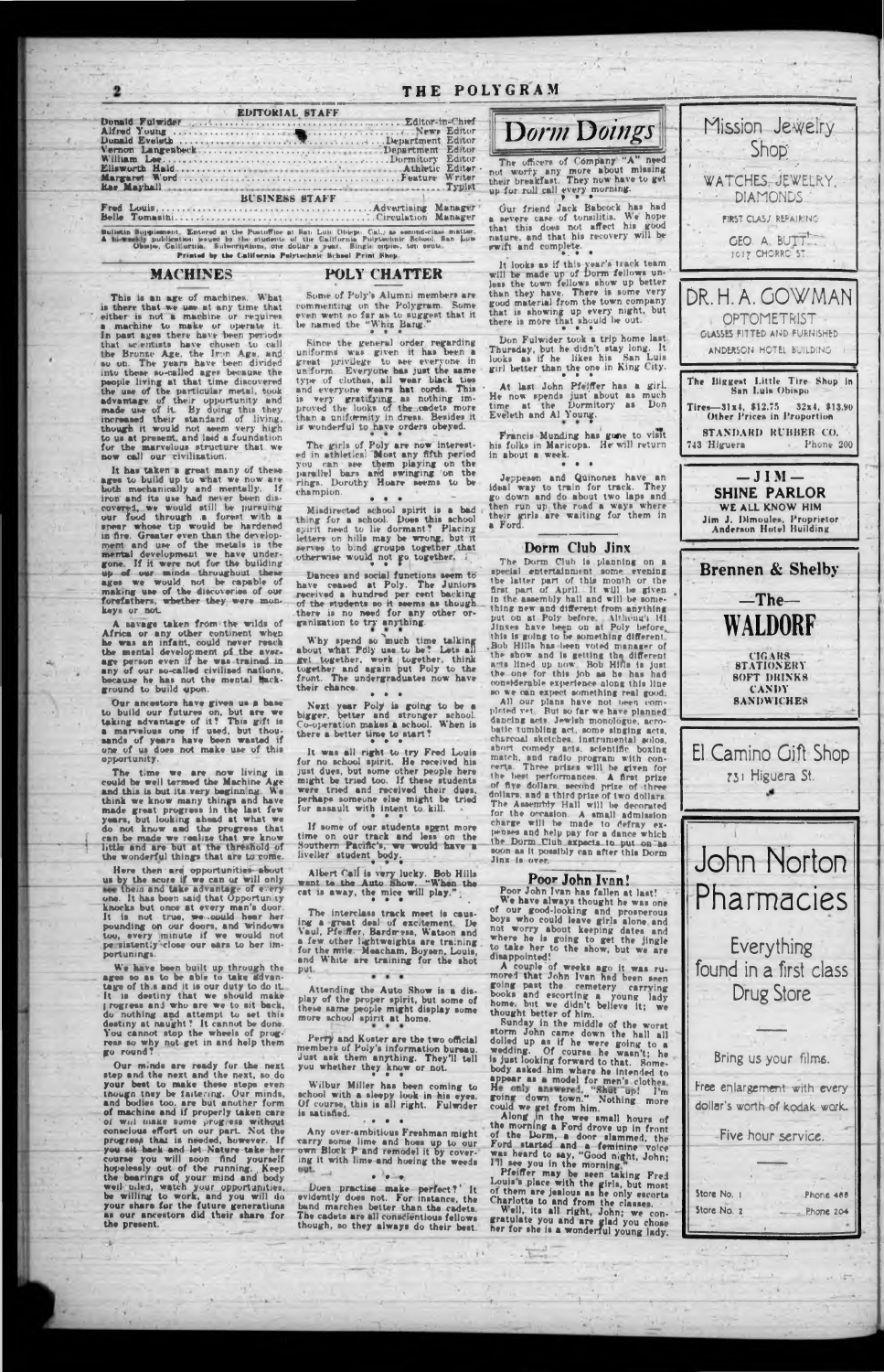I've cracked not a amilu, And have said not a word, For like the owl

I'm a wise old bird.

# THE POLYGRAM

Wilma: "Stop that man; he wanted to kiss me."



It Were Better Thun I advised the Sophomores<br>To souse the Froah,<br>And told them that conacquences Were all the booh.

But now that discipline's A thing of the pant, And things have happened Both thick and fast.

Mr. Rathbone: "That's all right; there will be another along in a minute,"

ere him?" Young: "I haven't sent him there

First Gold-digger: "Wasn't it won-<br>derful the way the magician got that<br>rabbit out of that old derby?" , Second Ditto: " He haan t got any-

thing on me. Last night I got a Cadil-<br>lac out of an old oil can."

Young: " There'\* a chap I'd like to ee up at the city hompital." Eveleth; " Why don't you go up and

Rae: "la Don a loud dreaaer?" Young: "la he? Well, you ought to hear him hunt for his collar button."

y»t."

La Verne: "We mustn't; the faculty have decided to atop petting parties." Miller: "The next thing will be trying to stop the students.

Elliworth: " How'\* that?" Dorothy; "It aaya in hiatory that they paddled the Romans' galley."

Anholm: "I've got a job in the underwear department of a furniture<br>factory,"

Hanaen: " You are spoofing me. Inere is no underwear department." Anholm: "There is too; I make<br>drawers for bureaus."

A\* Verne: "You poor dumb-bell; what do you mean by folding your napkin in a restaurant?" Avery: "How do you think I am  $\frac{1}{2}$  for  $\frac{1}{2}$  ,  $\frac{1}{2}$  ,  $\frac{1}{2}$  ,  $\frac{1}{2}$  ,  $\frac{1}{2}$  ,  $\frac{1}{2}$  ,  $\frac{1}{2}$  ,  $\frac{1}{2}$  ,  $\frac{1}{2}$  ,  $\frac{1}{2}$  ,  $\frac{1}{2}$  ,  $\frac{1}{2}$  ,  $\frac{1}{2}$  ,  $\frac{1}{2}$  ,  $\frac{1}{2}$  ,  $\frac{1}{2}$  ,  $\frac{1}{2}$  ,  $\frac$ 

Babcock: "When I borrow money I get it from a peiaimiat." Hilla: "How la thut?"

Fulwlder: "I think a fellow should his girl plenty of rope."

w. milter: "That's what I did, and<br>the skipped."<br>Fulwider: "I know, but I caught<br>the butterfly."

B-bcock: "They never expect it

Tardif: "I have a chance at the track team."

Rosalind: "Are they going to raffle<br>it off?"

Pepper?" and the sound paint the Young (abaent-mindudlyt- "Sure. How fast is it going?"

Optician: " Now, will you please Otto: "Russell on that first where the chart is." will tell me

Fioretta: "At times you seem seem to be effeminate. How is that?"<br>Lee. "Hereditary."

Maeon (at dining hall): "I antell •teak: we're in luck." Sullivan: "Yea; tough luck."

Dorothy Hoare: "Weren't thome<br>alaves.cruel?"

Marty: "Then some of our girls are surely humorous in their dresses."

Elder: "I'm off that girl, as she Insulted me. She asked me if I could dance.

Hills: "That's no insult." Elder: "It was too; I was dancing with her."

out of dark corners. Belle: "You look awfully eold out

there at the end of the sent."  $\neg$ Mason (hopefully): "I am."

Belle: " Well lean over here and I'll fix your collar for you."

Mr. Peteler: "Man is ninety percent. water.

Lee: " And still these prohibitionists  $\arctan$  not satisfied."

"Mother, may I go out to neck?" "Yes, my darling daughter,  $\longrightarrow$ 

Floretta: "Do you believe in the devil?"



AT HALF PRICE<br>REAL BARGAINS FOR QUICK SALE R. I. Lawrence & Co., Jewelers 888 Monterey Street Phone 785

# **HIGH GRADE TAILORING** at Popular Prices

Cleaning, Pressing B. A U M A I E R .<br>Dysing, Repairing Will Call for and Deliver

1000 Morro St. Anderson Hotel Bldg.

BAGGAGE AND BUS SERVICE PHONE 303 DAY or NITE 1015 Marro St. Opposite Hotel Anderson

766 Higuera St. **SAN LUIS OBISPO** 

Phone 283 Continuous Service





Rac: "When I came on tho stage the assembly sat there open mouthed." Ruth: " Nonsenae, they didn't all

yawn at once." Dr. Crandall: "Brevity la the soul of wit."

Thinga that are necessary:

Radiolite lips rouge for dark nights. Collars that aren't stained by rouge. Girls who are on diet. Freshmen that know enough to keep

But don't tell dud. or you'll get heck, 'Cause he thinks you hadn't oughter."

Miss Chase (In history): "Why do cannibals cut their victim's head off?" W. Miller: "To make noodle soup,"

Rae: "Alfred was held up by two men last night." last night."

Margaret: "Where?" *• \** Hue: "AH the way home."



Lee: "No; It's Just like this Banta Claus business; It's only your father."

THE WHITE HOUSE 2

**The Home of Quality** /. TOONAZZINI, Prop.



DENNIS DAIRY LUNCH for that Good Ice Cream 894 Higuera St. San Luis Obispo FITZGERALD & HALL REAL ESTATE LOANS INSURANCE INVESTMENTS **ADRIANCE BOOTERY** For your

SHOE NEEDS

*7*